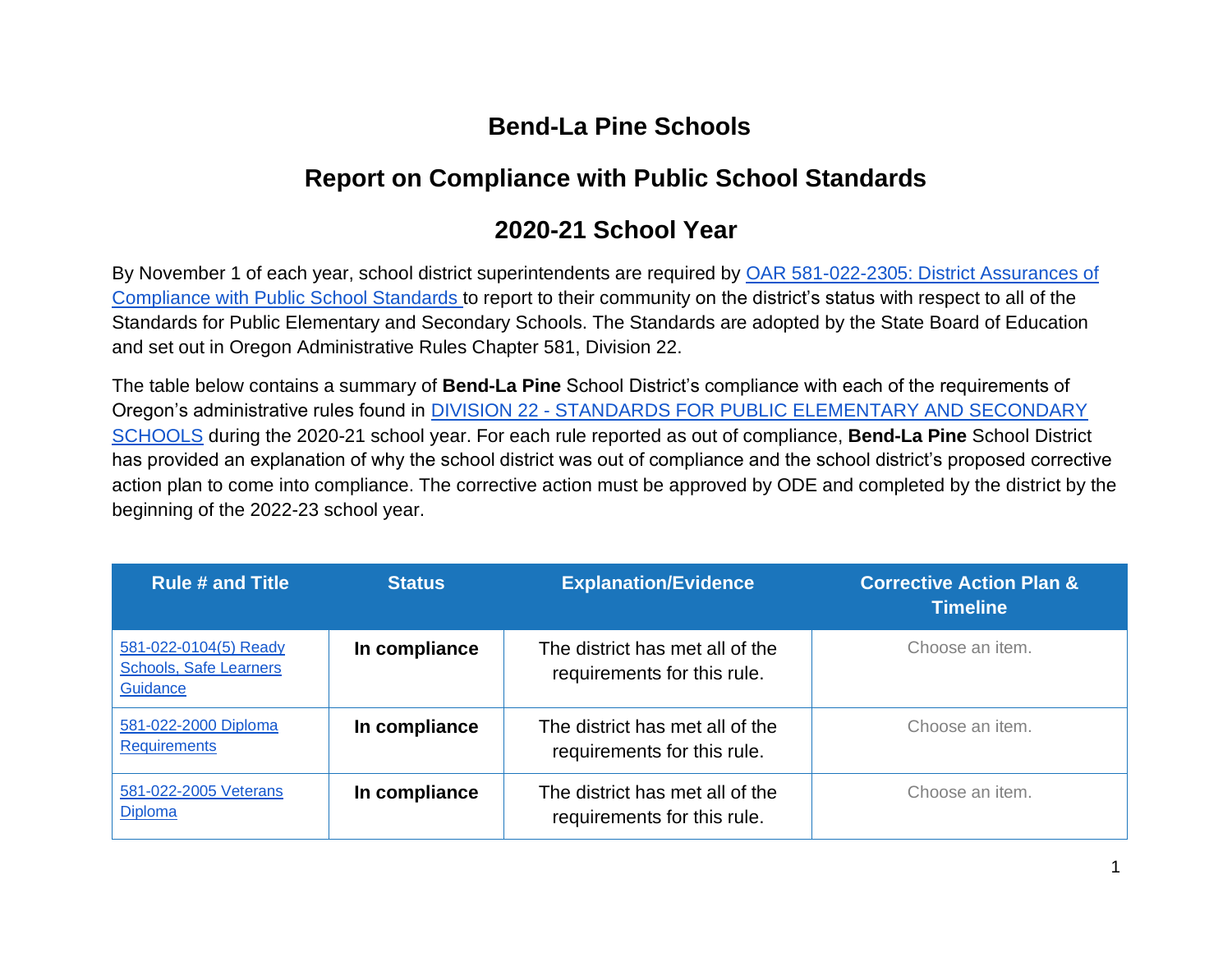| <b>Rule # and Title</b>                                                     | <b>Status</b> | <b>Explanation/Evidence</b>                                    | <b>Corrective Action Plan &amp;</b><br><b>Timeline</b> |
|-----------------------------------------------------------------------------|---------------|----------------------------------------------------------------|--------------------------------------------------------|
| 581-022-2010 Modified<br><b>Diploma</b>                                     | In compliance | The district has met all of the<br>requirements for this rule. | Choose an item.                                        |
| 581-022-2015 Extended<br><b>Diploma</b>                                     | In compliance | The district has met all of the<br>requirements for this rule. | Choose an item.                                        |
| 581-022-2020 Alternative<br>Certificate                                     | In compliance | The district has met all of the<br>requirements for this rule. | Choose an item.                                        |
| 581-022-2025 Credit Options                                                 | In compliance | The district has met all of the<br>requirements for this rule. | Choose an item.                                        |
| 581-022-2030 District<br><b>Curriculum</b>                                  | In compliance | The district has met all of the<br>requirements for this rule. | Choose an item.                                        |
| 581-022-2045- Prevention<br><b>Education in Drugs and</b><br><b>Alcohol</b> | In compliance | The district has met all of the<br>requirements for this rule. | Choose an item.                                        |
| 581-022-2050 Human<br><b>Sexuality Education</b>                            | In compliance | The district has met all of the<br>requirements for this rule. | Choose an item.                                        |
| 581-022-2055 Career<br><b>Education</b>                                     | In compliance | The district has met all of the<br>requirements for this rule. | Choose an item.                                        |
| 581-022-2060<br><b>Comprehensive School</b><br>Counseling                   | In compliance | The district has met all of the<br>requirements for this rule. | Choose an item.                                        |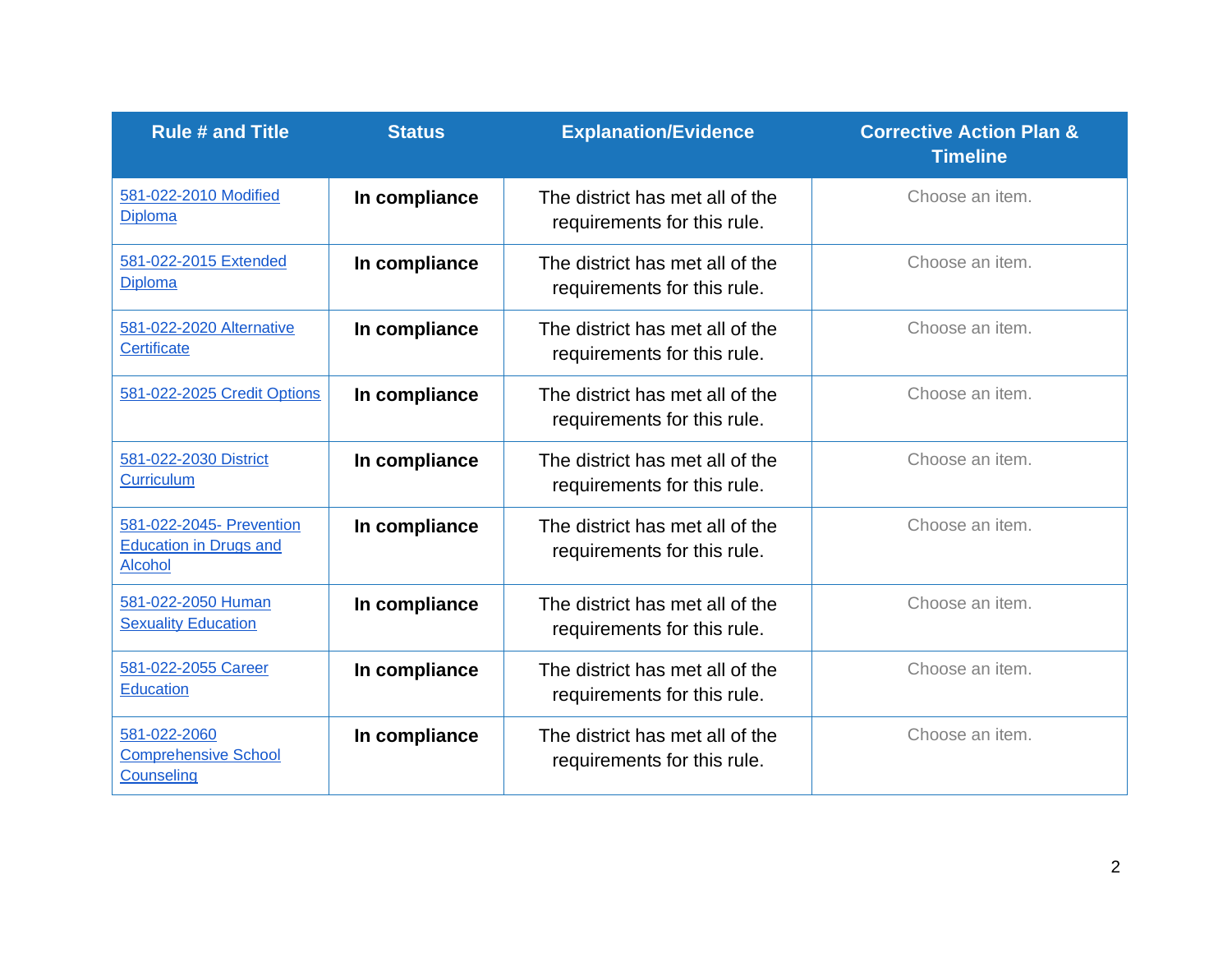| <b>Rule # and Title</b>                                                                  | <b>Status</b>                                      | <b>Explanation/Evidence</b>                                    | <b>Corrective Action Plan &amp;</b><br><b>Timeline</b> |
|------------------------------------------------------------------------------------------|----------------------------------------------------|----------------------------------------------------------------|--------------------------------------------------------|
| 581-022-2100 Administration<br>of State Assessments                                      | In compliance                                      | The district has met all of the<br>requirements for this rule. | Choose an item.                                        |
| 581-022-2110 Exception of<br><b>Students with Disabilities</b><br>from State Assessments | In compliance                                      | The district has met all of the<br>requirements for this rule. | Choose an item.                                        |
| 581-022-2115 Assessment<br>of Essential Skills                                           | Waived for 2020-<br>21 school year                 | Not applicable                                                 | Not applicable                                         |
| 581-022-2120 Essential Skill<br><b>Assessments for English</b><br>Language Learners      | In compliance                                      | The district has met all of the<br>requirements for this rule. | Choose an item.                                        |
| 581-022-2130 Kindergarten<br><b>Assessment</b>                                           | Waived for 2020-<br>21 and 2021-22<br>school years | Not applicable                                                 | Not applicable                                         |
| 581-022-2205 Policies on<br><b>Reporting of Child Abuse</b>                              | In compliance                                      | The district has met all of the<br>requirements for this rule. | Choose an item.                                        |
| 81-022-2210 Anabolic<br><b>Steroids and Performance</b><br><b>Enhancing Substances</b>   | In compliance                                      | The district has met all of the<br>requirements for this rule. | Choose an item.                                        |
| 581-022-2215 Safety of<br>School Sports-<br>Concussions                                  | In compliance                                      | The district has met all of the<br>requirements for this rule. | Choose an item.                                        |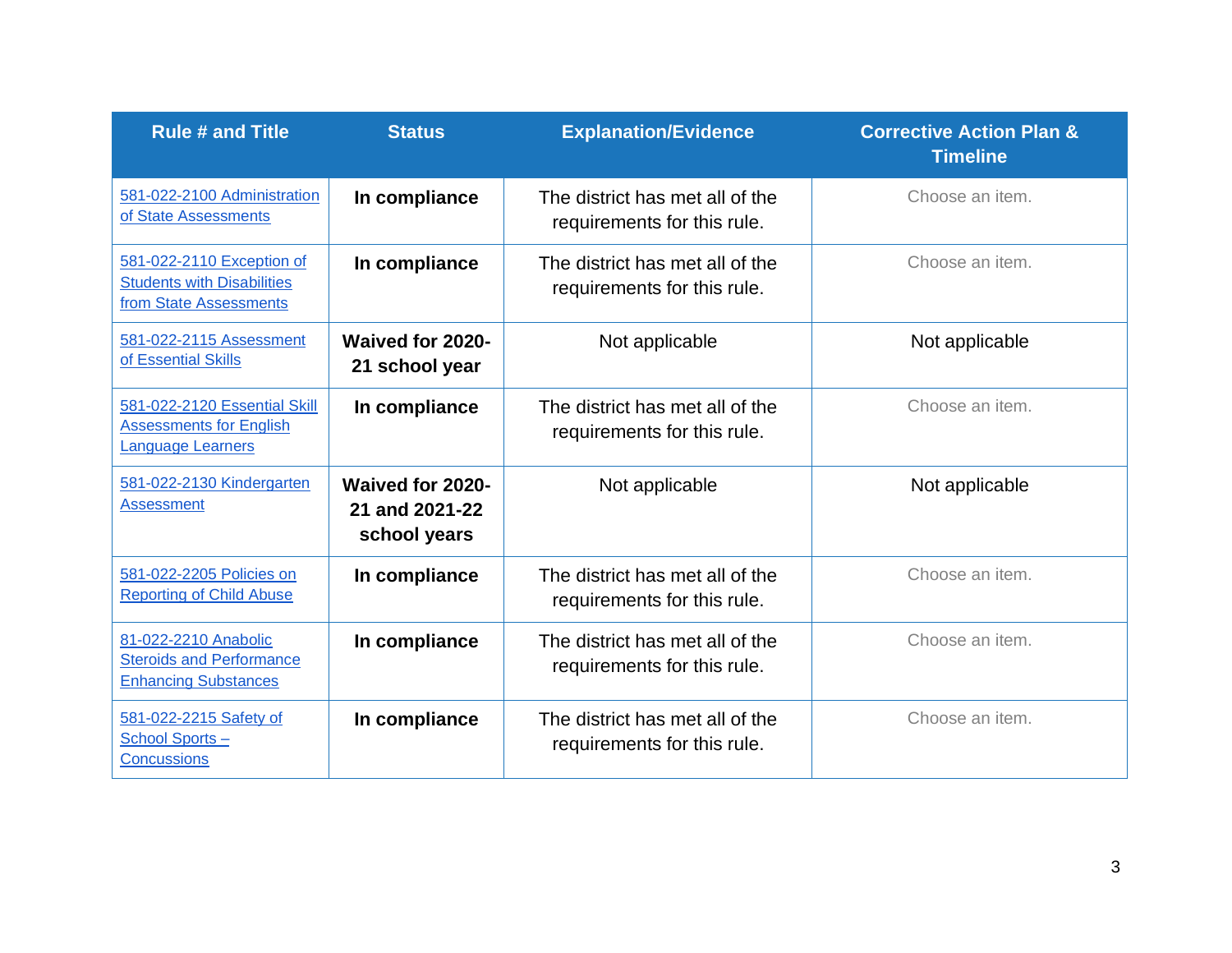| <b>Rule # and Title</b>                                                          | <b>Status</b> | <b>Explanation/Evidence</b>                                    | <b>Corrective Action Plan &amp;</b><br><b>Timeline</b> |
|----------------------------------------------------------------------------------|---------------|----------------------------------------------------------------|--------------------------------------------------------|
| 581-022-2220 Health<br><b>Services</b>                                           | In compliance | The district has met all of the<br>requirements for this rule. | Choose an item.                                        |
| 581-022-2223 Healthy and<br>Safe Schools Plan                                    | In compliance | The district has met all of the<br>requirements for this rule. | Choose an item.                                        |
| 581-022-2225 Emergency<br><b>Plans and Safety Programs</b>                       | In compliance | The district has met all of the<br>requirements for this rule. | Choose an item.                                        |
| 581-022-2230 Asbestos<br><b>Management Plans</b>                                 | In compliance | The district has met all of the<br>requirements for this rule. | Choose an item.                                        |
| 581-022-2250 District<br><b>Improvement Plan</b>                                 | In compliance | The district has met all of the<br>requirements for this rule. | Choose an item.                                        |
| 581-022-2255 School and<br><b>District Performance Report</b><br><b>Criteria</b> | In compliance | The district has met all of the<br>requirements for this rule. | Choose an item.                                        |
| 581-022-2260- Records and<br><b>Reports</b>                                      | In compliance | The district has met all of the<br>requirements for this rule. | Choose an item.                                        |
| 581-022-2263 Physical<br><b>Education Requirements</b>                           | In compliance | The district has met all of the<br>requirements for this rule. | Choose an item.                                        |
| 581-022-2265 Report on PE<br><b>Data</b>                                         | In compliance | The district has met all of the<br>requirements for this rule. | Choose an item.                                        |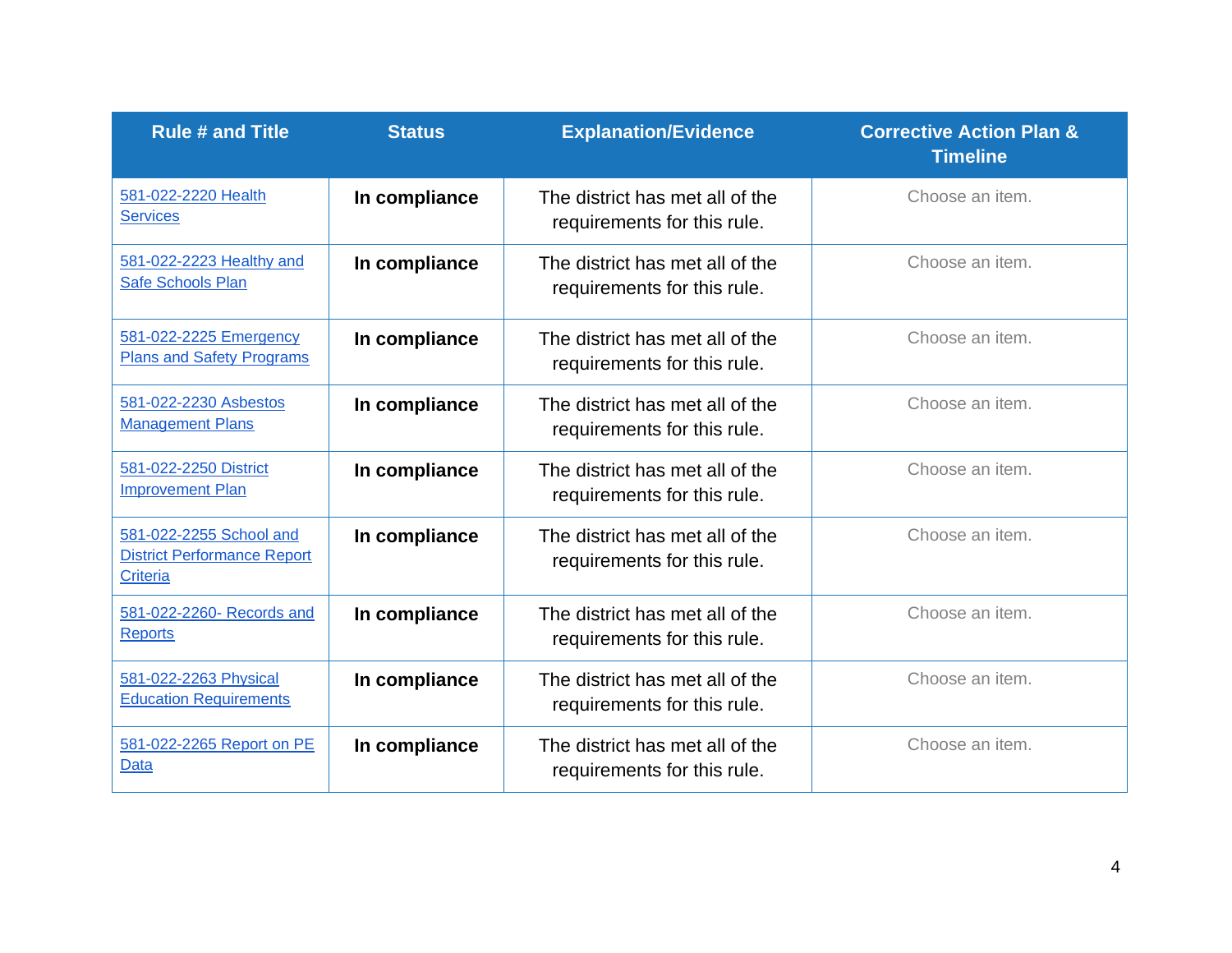| <b>Rule # and Title</b>                                                                            | <b>Status</b>        | <b>Explanation/Evidence</b>                                                                                                          | <b>Corrective Action Plan &amp;</b><br><b>Timeline</b>                                                                                 |
|----------------------------------------------------------------------------------------------------|----------------------|--------------------------------------------------------------------------------------------------------------------------------------|----------------------------------------------------------------------------------------------------------------------------------------|
| 581-022-2267 Annual Report<br>on Restraint and Seclusion                                           | In compliance        | The district has met all of the<br>requirements for this rule.                                                                       | Choose an item.                                                                                                                        |
| 581-022-2270 Individual<br><b>Student Assessment,</b><br>Recordkeeping and<br>Reporting            | In compliance        | The district has met all of the<br>requirements for this rule.                                                                       | Choose an item.                                                                                                                        |
| 581-022-2300<br>Standardization                                                                    | In compliance        | The district has met all of the<br>requirements for this rule.                                                                       | Choose an item.                                                                                                                        |
| 581-022-2305 District<br><b>Assurances of Compliance</b><br>with Public School<br><b>Standards</b> | In compliance        | The district has met all of the<br>requirements for this rule.                                                                       | Choose an item.                                                                                                                        |
| 581-022-2310 Equal<br><b>Education Opportunities</b>                                               | In compliance        | The district has met all of the<br>requirements for this rule.                                                                       | Choose an item.                                                                                                                        |
| 581-022-2312 Every Student<br><b>Belongs</b>                                                       | In compliance        | The district has met all of the<br>requirements for this rule.                                                                       | Choose an item.                                                                                                                        |
| 581-022-2315 Special<br><b>Education for Children with</b><br><b>Disabilities</b>                  | In compliance        | The district has met all of the<br>requirements for this rule.                                                                       | Choose an item.                                                                                                                        |
| 581-022-2320 Required<br><b>Instructional Time</b>                                                 | Out of<br>compliance | Two choice high schools in the<br>district do not currently meet<br>instructional time requirements due<br>to transportation issues. | The executive director of high<br>schools will work with the<br>leadership of the two schools to<br>ensure that they meet requirements |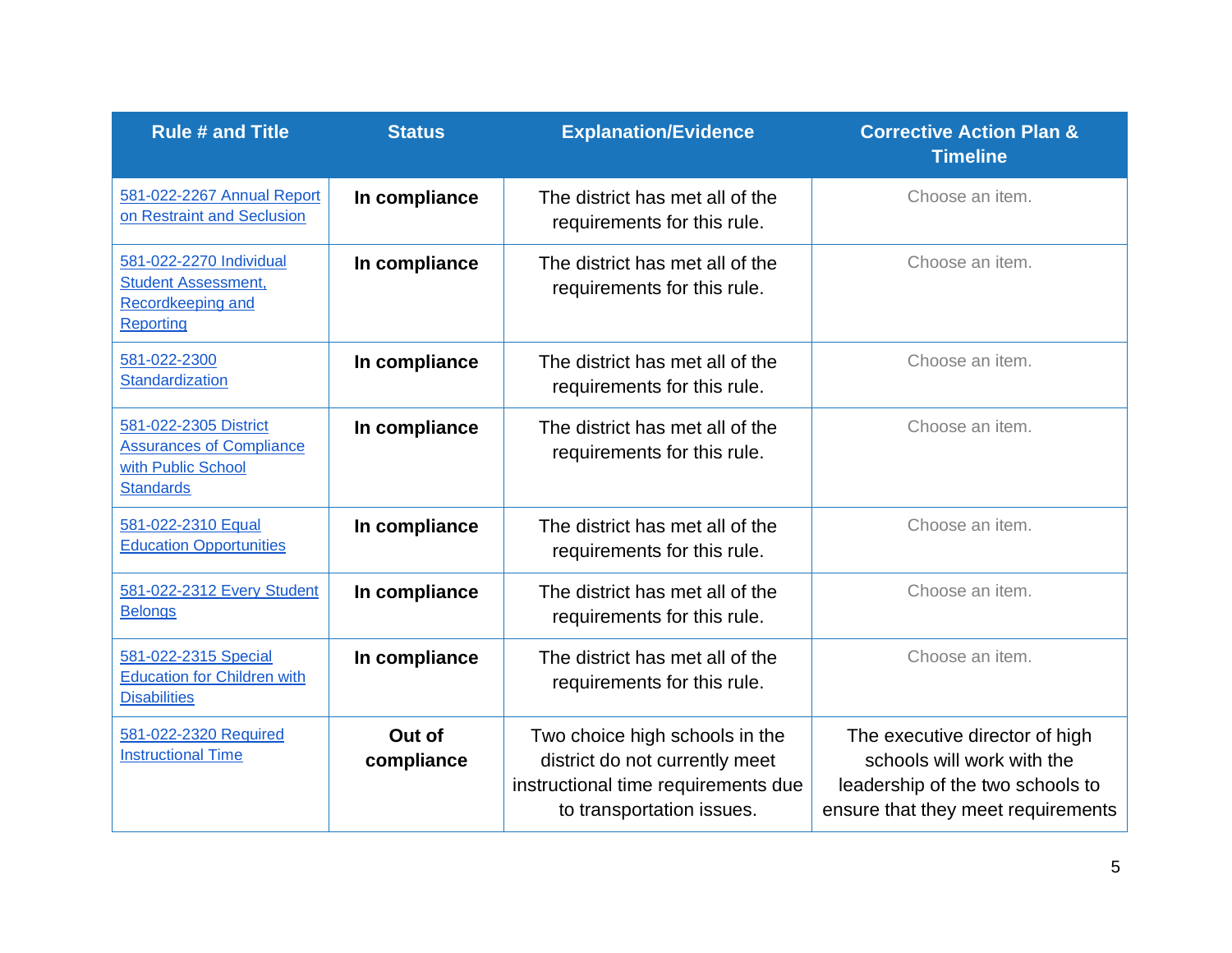| <b>Rule # and Title</b>                                                                                 | <b>Status</b>                      | <b>Explanation/Evidence</b>                                                                                | <b>Corrective Action Plan &amp;</b><br><b>Timeline</b>                                                                                     |
|---------------------------------------------------------------------------------------------------------|------------------------------------|------------------------------------------------------------------------------------------------------------|--------------------------------------------------------------------------------------------------------------------------------------------|
|                                                                                                         |                                    |                                                                                                            | by the start of the 2022-23 school<br>year.                                                                                                |
| 581-022-2325 Identification<br>of Academically Talented<br>and Intellectually Gifted<br><b>Students</b> | Waived for 2020-<br>21 school year | Not applicable                                                                                             | Not applicable                                                                                                                             |
| 581-022-2330 Rights of<br><b>Parents of TAG Students</b>                                                | In compliance                      | The district has met all of the<br>requirements for this rule.                                             | Choose an item.                                                                                                                            |
| 581-022-2335 Daily Class<br><b>Size</b>                                                                 | In compliance                      | The district has met all of the<br>requirements for this rule.                                             | Choose an item.                                                                                                                            |
| 581-022-2340 Media<br>Programs                                                                          | In compliance                      | The district has met all of the<br>requirements for this rule.                                             | Choose an item.                                                                                                                            |
| 581-022-2345 Auxiliary<br><b>Services</b>                                                               | In compliance                      | The district has met all of the<br>requirements for this rule.                                             | Choose an item.                                                                                                                            |
| 581-022-2350 Independent<br><b>Adoptions of Instructional</b><br><b>Materials</b>                       | Out of<br>compliance               | Bend-La Pine Schools Online has<br>not gone through the process of<br>adoption of instructional materials. | The administrator for BLSO will lead<br>the adoption process. We expect<br>this to be complete by the start of<br>the 2022-23 school year. |
| 581-022-2355 Instructional<br><b>Materials Adoption</b>                                                 | In compliance                      | The district has met all of the<br>requirements for this rule.                                             | Choose an item.                                                                                                                            |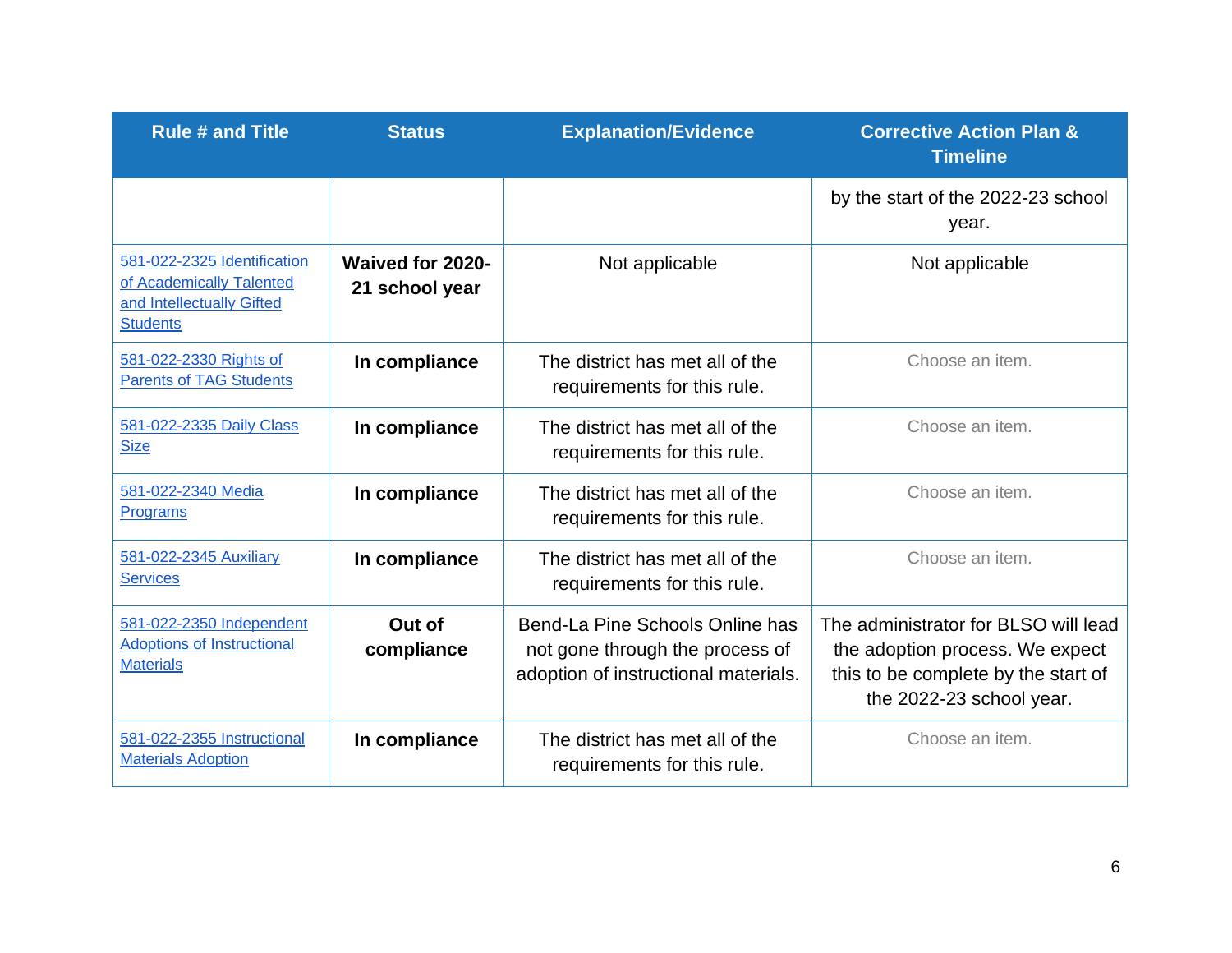| <b>Rule # and Title</b>                                                                                                                                                                       | <b>Status</b> | <b>Explanation/Evidence</b>                                    | <b>Corrective Action Plan &amp;</b><br><b>Timeline</b> |
|-----------------------------------------------------------------------------------------------------------------------------------------------------------------------------------------------|---------------|----------------------------------------------------------------|--------------------------------------------------------|
| 581-022-2360<br><b>Postponement of Purchase</b><br>of State-Adopted<br><b>Instructional Materials</b>                                                                                         | In compliance | The district has met all of the<br>requirements for this rule. | Choose an item.                                        |
| 581-022-2370 Complaint<br><b>Procedures</b>                                                                                                                                                   | In compliance | The district has met all of the<br>requirements for this rule. | Choose an item.                                        |
| 581-022-2400 Personnel                                                                                                                                                                        | In compliance | The district has met all of the<br>requirements for this rule. | Choose an item.                                        |
| 581-022-2405 Personnel<br><b>Policies</b>                                                                                                                                                     | In compliance | The district has met all of the<br>requirements for this rule. | Choose an item.                                        |
| 581-022-2410 Teacher and<br><b>Administrator Evaluation and</b><br><b>Support</b>                                                                                                             | In compliance | The district has met all of the<br>requirements for this rule. | Choose an item.                                        |
| 581-022-2415 Core<br><b>Teaching Standards</b>                                                                                                                                                | In compliance | The district has met all of the<br>requirements for this rule. | Choose an item.                                        |
| 581-022-2420 Educational<br>Leadership - Administrator<br><b>Standards</b>                                                                                                                    | In compliance | The district has met all of the<br>requirements for this rule. | Choose an item.                                        |
| 581-022-2430 Fingerprinting<br>of Subject Individuals in<br><b>Positions Not Requiring</b><br>Licensure as Teachers,<br><b>Administrators, Personnel</b><br><b>Specialists, School Nurses</b> | In compliance | The district has met all of the<br>requirements for this rule. | Choose an item.                                        |